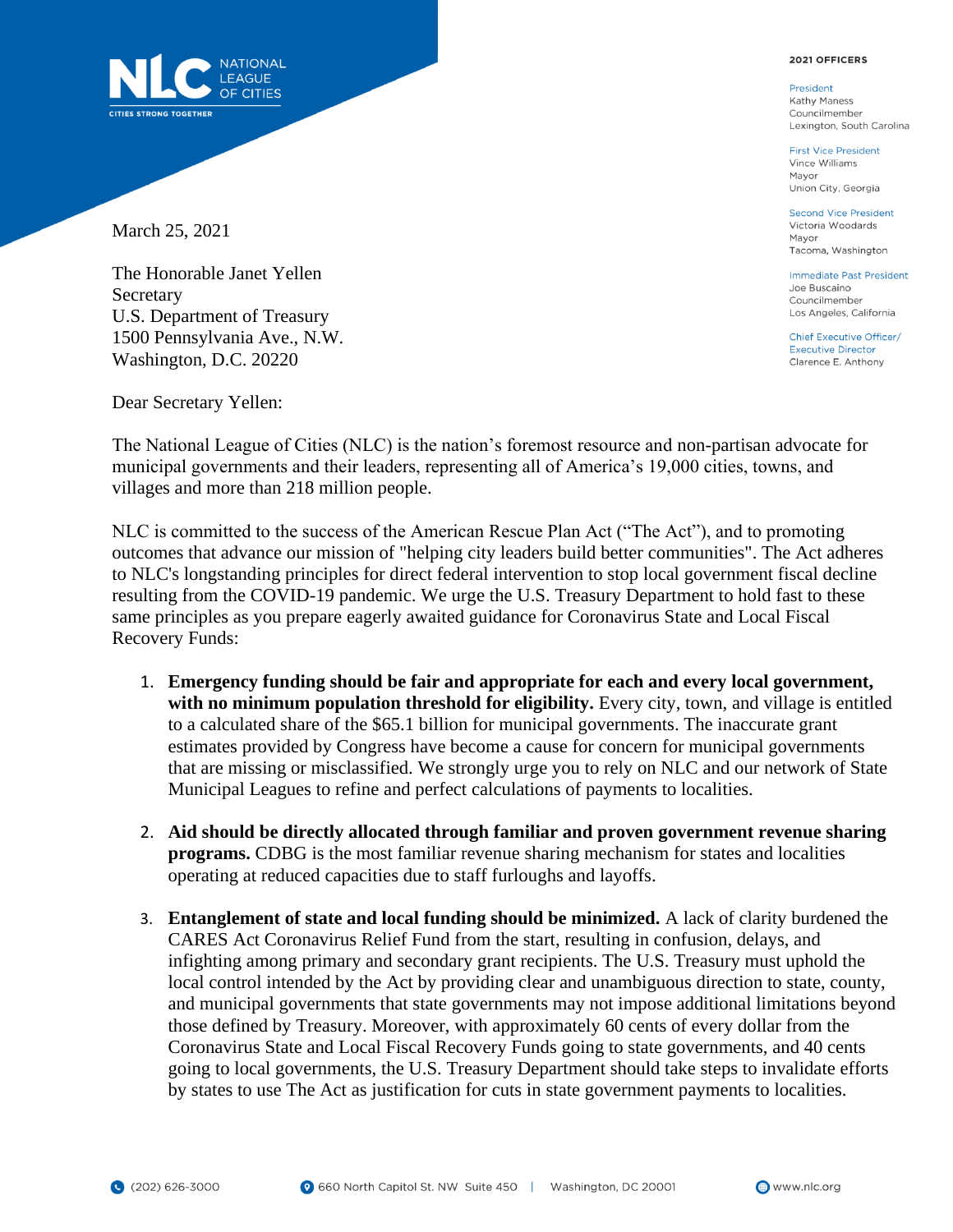4. **Eligible expenditures should be targeted to the widespread health and economic consequences of COVID-19**, including unavoidable revenue shortfalls resulting from federal, state, and local measures to contain the spread of coronavirus. In addition, we urge the U.S. Treasury Department to provide direction that Coronavirus Local Recovery Funds are no more restrictive than the CARES Act Coronavirus Relief Fund; or, if this is not the case, to identify new restrictions specifically.

Putting The Act into action is a massive endeavor. NLC stands ready to work with you and your team at the U.S. Treasury Department on implementing The Act and Sec. 9901-603 of The Act ("The Section"). To that end, NLC has gathered initial feedback from local elected officials and our 49 state league partners on the most important points regarding The Section. We have highlighted the most commonly asked questions here and attached two appendixes, one with the questions NLC has received from members and state leagues about The Section (Appendix A), as well as anomalies related to data runs produced by The House Committee on Oversight and Reform (Appendix B).

# **Metropolitan City as defined on March 11, 2021**

NLC wants to confirm that the definition of the term "metropolitan area", as used in 42 U.S.C. 5302(a)(4), is determined as of March 11, 2021, the date The Act was enacted into law. The issue is relevant to Section 9901, which adds The Section, to Title VI of the Social Security Act and in particular is relevant to Section  $603(g)(4)$  which defines the term "metropolitan city."

"(4) METROPOLITAN CITY.—The term 'metropolitan city' has the meaning given that term in section  $102(a)(4)$  of the Housing and Community Development Act of 1974 (42 U.S.C. 5302(a)(4)) and includes cities that relinquish or defer their status as a metropolitan city for purposes of receiving allocations under section 106 of such Act (42 U.S.C. 5306) for fiscal year 2021.

Section  $603(g)(4)$  incorporates the meaning of "metropolitan city" set forth in 42 U.S.C. 5302(a)(4), which provides:

> The term "metropolitan city" means (A) a city within a metropolitan area which is the central city of such area, as defined and used by the Office of Management and Budget, or (B) any other city, within a metropolitan area, which has a population of fifty thousand or more.

On January 19, 2021 the Office of Management and Budget ("OMB") issued a notice ("The Notice") requesting comment on "Recommendations From the Metropolitan and Micropolitan Statistical Area Standards Review Committee to the Office of Management and Budget Concerning Changes to the 2010 Standards for Delineating Metropolitan and Micropolitan Statistical Areas."

The Notice stated that after OMB has considered the recommendations of the review committee comments and the comments received through The Notice, any revisions to the standards will be announced in a final notice. The recommendations include the following: the minimum urban area to qualify for a metropolitan statistical area should be increased from 50,000 to 100,000.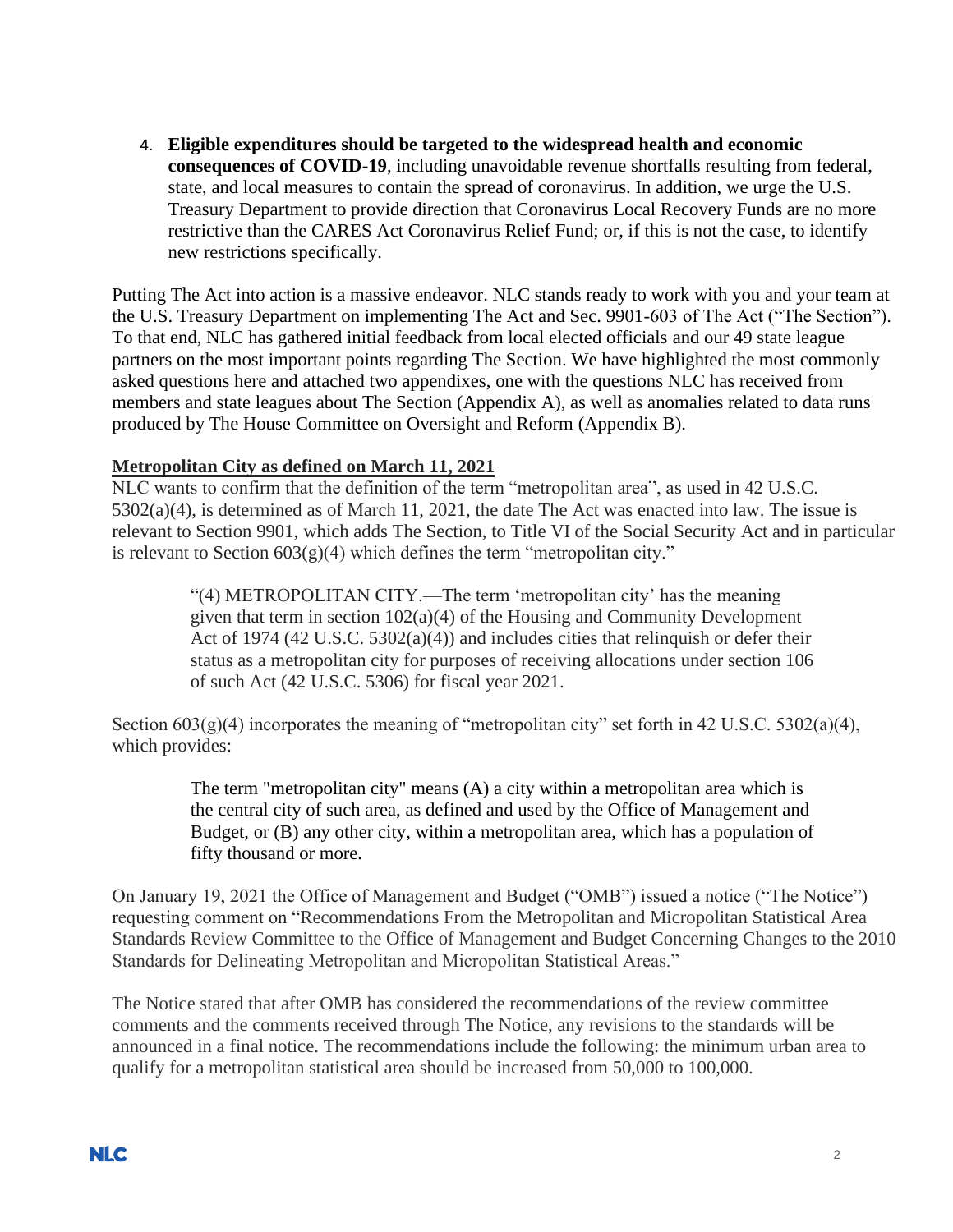It is possible that the definition of metropolitan area could be changed at any time affecting The Section, specifically Sec.  $603(g)(4)$ , with certain metropolitan areas ceasing to be metropolitan areas with uncertain and possibly catastrophic results. NLC is opposed to changing the definition of metropolitan. However, if a change is adopted, this unintended scenario can be avoided by determining that the term "metropolitan area" is defined as of the date The Act was enacted into law.

# **House Committee on Oversight and Reform Committee Data Runs**

The House Oversight and Reform Committee ("The Committee") released numerous data runs estimating how much each city, town and village would be allocated from The Section. In partnership with our state leagues, NLC noticed anomalies with the data runs.

- o Both the states of Michigan and Minnesota contain overlapping jurisdictions within their states. For example, in the data run released on March 8 by The Committee, more than 200 villages in Michigan were accidently dropped from the data runs due to this overlapping jurisdiction issue.
- o In Kentucky, 83 suburban cities in Jefferson County are excluded from the nonentitlement calculation produced by The Committee on March 8. Louisville Metro effectively serves as a form of county government while the suburban cities retain their incorporation status and generally have the same authorities as all other cities in Kentucky. The U.S. Census Bureau still considers them cities like all of the other municipalities in the state and excludes their population from Louisville Metro to avoid double counting.
- o A handful of cities in Michigan relinquished their entitlement status to their county, and they are thus misclassified even though they should be Metropolitan Cities under The Act. For example, Ann Arbor, one of the handful of cities, qualifies as a Metropolitan City because Ann Arbor is the principal city of the Ann Arbor Metropolitan Statistical Area, and because it is a city with a population of greater than 50,000. However, it is misclassified as a nonentitlement unit of local government.
- o Virginia contains independent cities. Many of the 38 independent cities in Virginia are shown in the March 8 data run in the counties tab as well as tabs for cities. This is an issue flagged for us by the Virginia Municipal League.
- o For all issues related to the data runs, see Appendix B that contains all the missing and misclassified cities.

We would request that the U.S. Treasury Department work with NLC and its affiliate state leagues to ensure that all cities, towns and villages are 1) accurately accounted for; and 2) properly classified as a Metropolitan City or Nonentlement Units of Local Government.

# **Funds free of interference by the state or county**

NLC would like to confirm the following understanding that The Section of The Act provides distinct pots of funds for counties and municipalities, and that Sec. 9901-602 provides a distinct pot of money for states, the District of Columbia, and tribal governments. It is further our understanding that nothing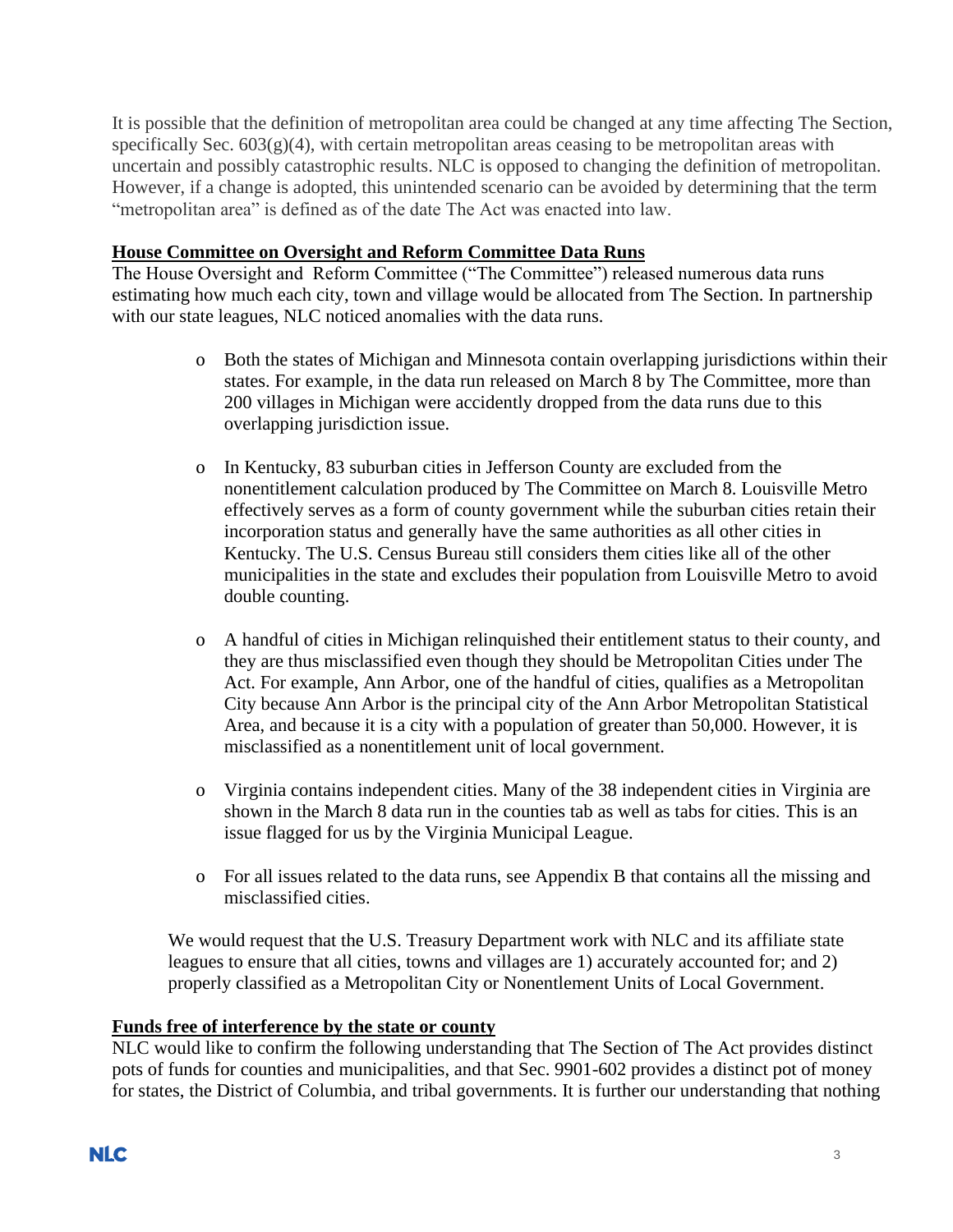in Sec. 9901-602 or The Section would allow either a state or county government to put more burdensome requirements on a municipality that receives funding, especially those that receive their money through the state, than what is prescribed by guidance from the U.S. Treasury Department or contained in The Act.

### **Lost revenue**

Sec. 9901-603(c)(1)(C) states:

(C) for the provision of government services to the extent of the reduction in revenue of such metropolitan city, nonentitlement unit of local government, or county due to the COVID–19 public health emergency relative to revenues collected in the most recent full fiscal year of the metropolitan city, nonentitlement unit of local government, or county prior to the emergency;

NLC seeks clarity on the term "revenues." How are revenues in  $9901-603(c)(1)(C)$  defined? Intergovernmental transfers from states, sales and property tax collections, user fees, as well as additional and other sources of revenues are all streams of revenue that municipalities collect.

Additionally, NLC seeks clarity for "the most recent full fiscal year…prior to the emergency." More than half of municipalities use a July 1 starting date for their fiscal year, while a quarter use January 1 as their start date. What is the demarcation line from which the full fiscal year starts? Is it March 1, 2020, the federal public health emergency declaration?

### **Definition of water, sewer, or broadband**

The Act at 9901-603(c)(1)(D) ("The Infrastructure Clause") uses the term "or". In legal drafting "or" is used as a disjunctive conjunction, creating a choice between competing ideas. NLC seeks clarity that municipalities will be able to spend in all three categories and not just one, as might be construed by the use of the word "or" in The Infrastructure Clause. Additionally, NLC seeks clarity on whether the money for water, sewer, or broadband can be used on projects already underway or only on new projects.

Moreover, NLC would strongly encourage the U.S. Treasury Department to broadly interpret The Infrastructure Clause to include wastewater and stormwater. The following suggests how the clause could be interpreted:

> Section  $9901(c)(1)(D)$  of The Act authorizes the use of funds to "make necessary" investments in water, sewer, or broadband infrastructure." For purposes of implementing The Infrastructure Clause, water and sewer infrastructure investments include, but are not limited to, projects eligible for assistance under section 1383(c) of Title 33 of the Federal Water Pollution Control Act, section 300j-12(a)(2) of Title 42 of the Safe Drinking Water Act, and section 10364(a)(1) of Title 42 of the Secure Water Act, including specifically construction of publicly owned treatment works, measures to manage, reduce, treat, or recapture stormwater or subsurface drainage water, indoor and outdoor distributed water conservation and efficiency measures, centralized and decentralized water, wastewater, or stormwater recycling and reuse measures, upgrades, rehabilitation or replacement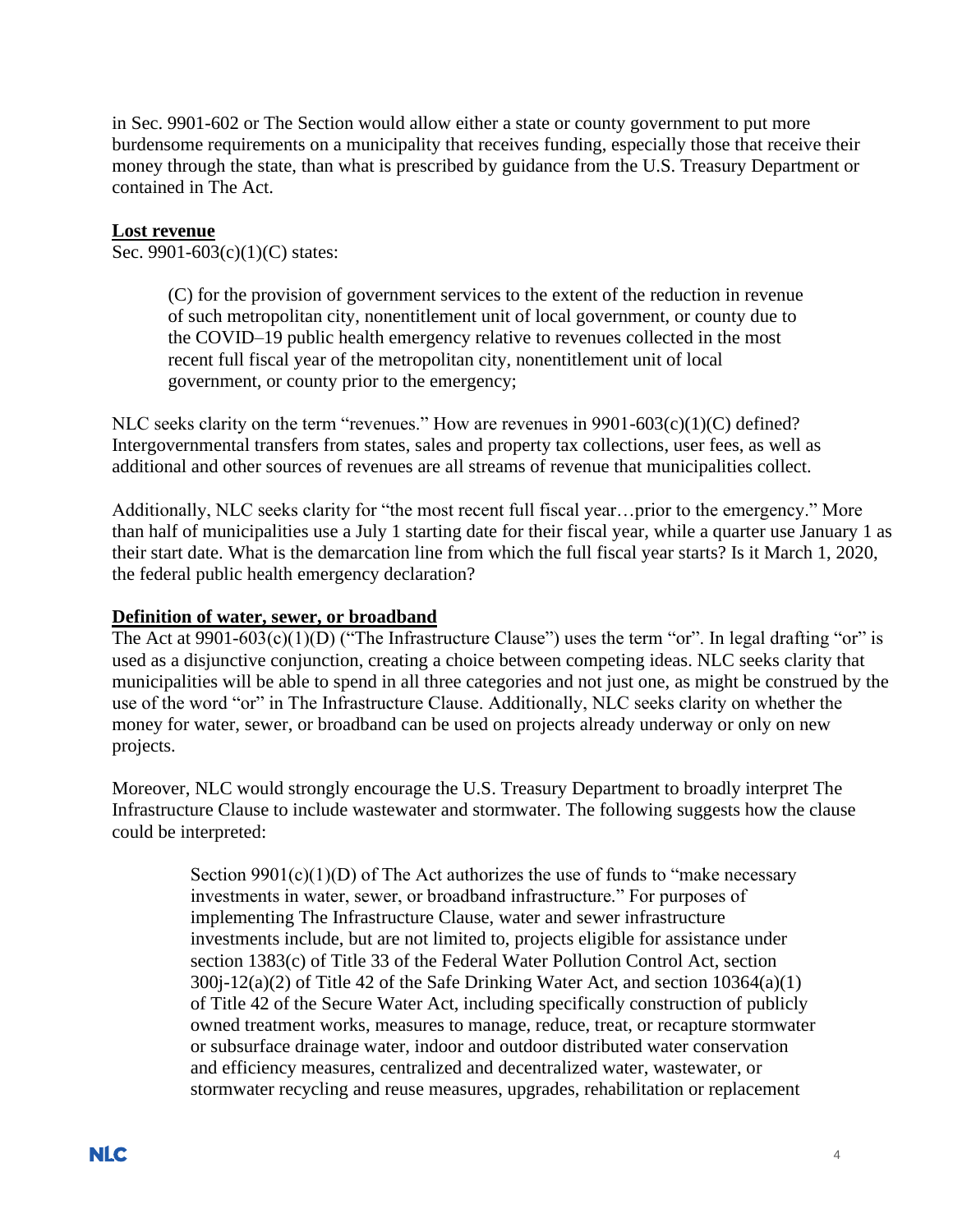of drinking water facilities or portions of drinking water facilities, and acquisition of land and conservation easements necessary for protecting drinking water sources.

Finally, the connectivity needs of communities throughout the COVID-19 pandemic and recovery have been extensive and challenging to meet, as the obstacles to connectivity by local governments, residents, and businesses vary widely from community to community. NLC encourages the U.S. Treasury Department to ensure maximum flexibility for use of these funds for broadband purposes, including explicitly allowing the use of funds for: municipal broadband infrastructure, municipal information technology and cybersecurity needs, broadband planning and assessment, digital inclusion programming such as staff assistance to residents in locating affordable or subsidized broadband subscriptions and connected devices, and skills training. Treasury should also explicitly allow use of funding for broadband-related purposes. Treasury should not limit the use of funding for broadband to only un- or underserved areas, nor should receipt of other federal or state broadband funding restrict the use of this funding for broadband.

# **Federal requirements associated with the funds**

NLC seeks clarity about whether a city, town or village that uses the funds allocated to it under the section for water, sewer, or broadband, needs to comply with requirements typically associated with federal dollars. For example, does a municipality need to comply with Davis-Bacon or NEPA?

# **Aid to impacted industries**

Cities, towns and villages from Alaska to Maine, from Louisiana to California have been impacted by downturns in tourism during the past year. NLC seeks clarity on whether or not aid to impacted industries outlined at Sec. 9901-603(c)(1)(A) allows tourism, travel, and hospitality to recover lost revenue. Allowing these affected industries to recover lost revenue from Sec. 9901-603(c)(1)(A) will allow municipalities to help rebuild and revitalize these industries.

#### **Tracking the funds and the compliance burden**

The Section at 603(d) requires "periodic reports providing detailed accounting" for those entities who receive funds. Many of America's 19,000 cities, towns and villages have never received a federal grant before. The funds from The Act represents a new opportunity as well as new administrative burdens. Managing the funds at a city, town, or village level will represent a challenge and require new levels of effort ("LOE") for administrative staff to be added to the budget. Will a permissible use of funds include hiring, training, and maintaining the positions to oversee the funds and periodic accounting? Is software needed to comply with this mandate a permissible use under The Act? NLC would hope the answer to both questions would be "yes." Many towns and villages are charting new waters and expertise and software will be required to be compliant.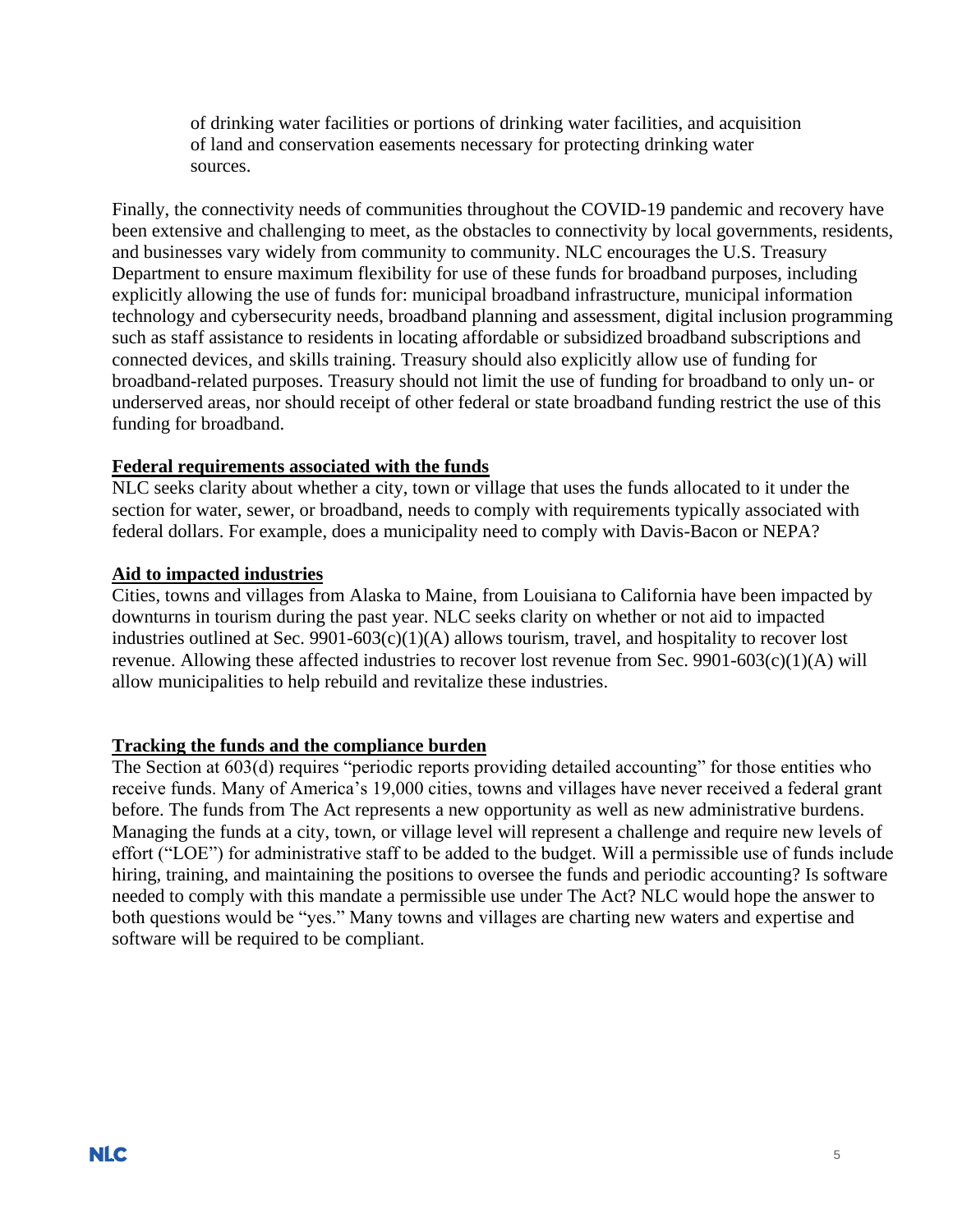# **Providing timely guidance to municipalities**

Reflecting upon the CARES Act Coronavirus Relief Fund ("CRF"), direct recipients had trouble spending the money due to the delay in providing initial guidance, as well as the constant and changing nature of the guidance coming from the U.S. Treasury Department's Office of General Counsel. NLC hopes this time that the guidance, which will inevitably be rolled out in stages, will be done so in a way to minimize the time between when municipalities receive the funds and the time they begin disbursing them.

Thank you for considering our request, and we look forward to your response. If you have any questions regarding our concerns, I encourage you to reach out to Irma Esparza Diggs, Senior Executive and Director, Federal Advocacy, at [diggs@nlc.org.](mailto:diggs@nlc.org)

Sincerely,

Ceca

Clarence Anthony CEO and Executive Director National League of Cities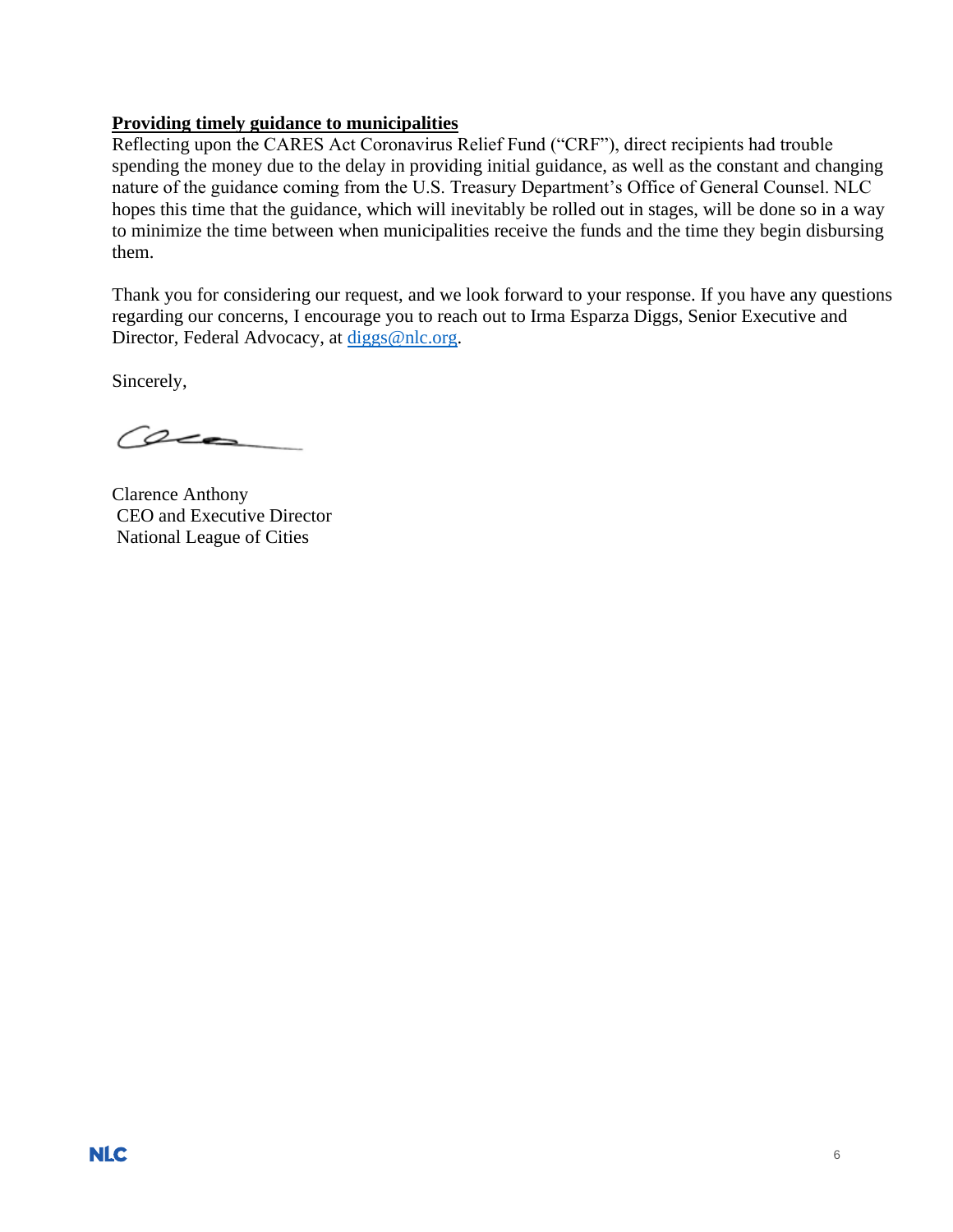#### Appendix A: Questions submitted by cities, towns and villages

#### 1. Definitions

- a. How will Treasury measure lost revenue?
	- i. In Alabama, online sales taxes grew by \$86 million last year, but locally sourced sales, lodgings and motor fuel taxes were down. Do cities need to show a net losses among all revenue types? Or, can they use funds to off-set losses among specific line items regardless of whether they saw a net gain or loss?
- b. The ARP Sec. 9901-603 (c)(1)(D) states that an eligible use of funds is "to make necessary investments in water, sewer, or broadband infrastructure." The statute uses the term "or" instead of "and". Should we interpret this to mean that a local government can make necessary investments in only one of those three categories?
	- i. How does Treasury define "necessary"?
- c. How will small businesses be defined?
- d. Are any portions of the fund via reimbursement, or is everything "spend as you go?"
- e. What is meant specifically by 'periodic reporting?' Can Treasury please define what 'periodic' means for reporting requirements?
- f. What is the definition of eligible worker for the ARP funding?
- 2. Guidance, Allotment, and Allocation Process
	- a. The ARP Sec. 9901-603(a) states funds will remain available through December 31, 2024. Is this a date by which the funds much be obligated or spent?
	- b. On guidance, will the Treasury Department be issuing rolling guidance like for the CARES Act?
	- c. How can municipalities verify that their allotment is accurate?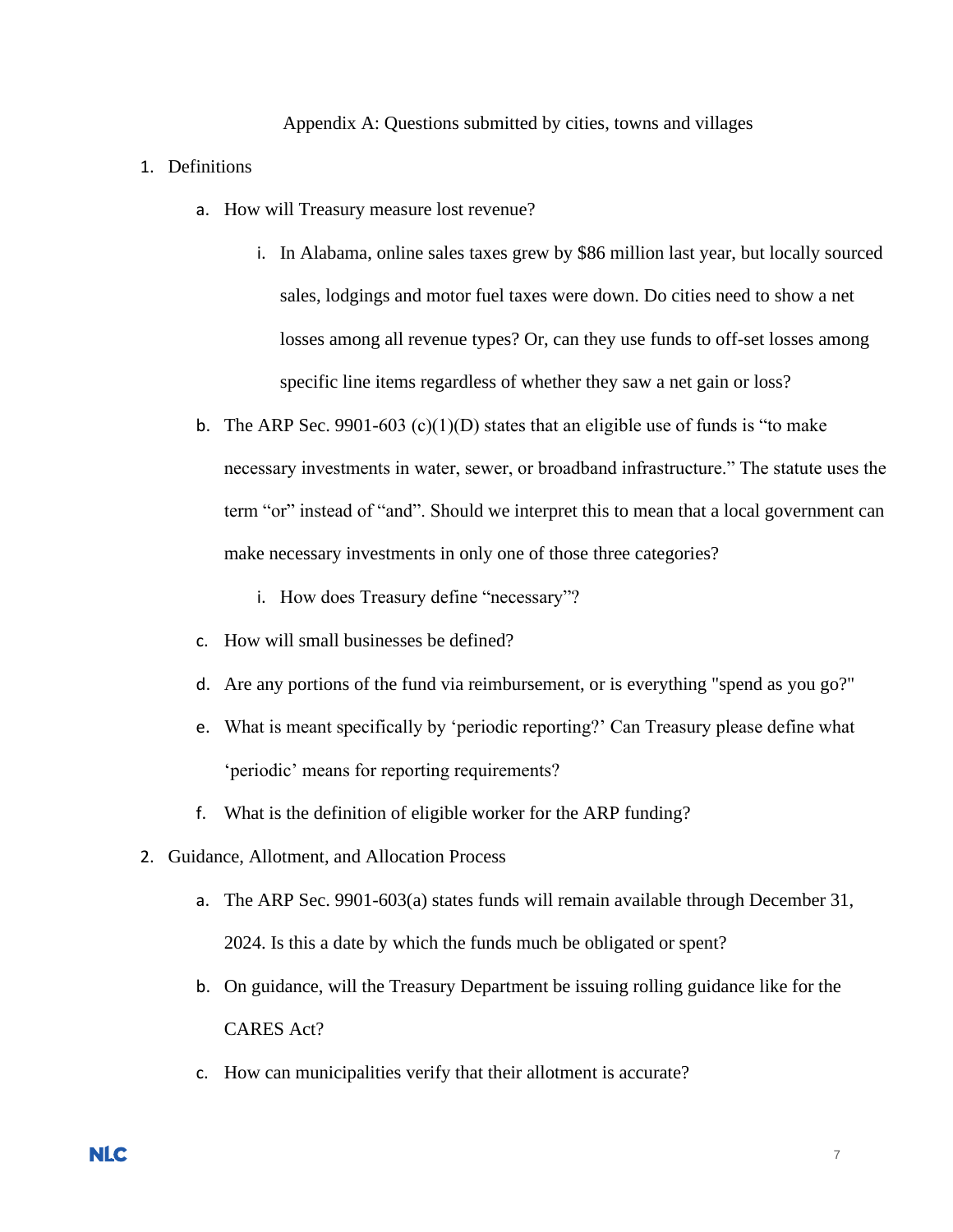- d. Where/when will there be additional guidance on eligible expenses?
- e. Will the federal government publish a timeline as to when guidance will be issued for new ARP programs as well as for existing federal programs receiving special supplemental appropriations? Will states have to designate federal cognizant agencies for any of the ARP programs?
- f. The U.S. Secretary of Treasury is authorized to make pro rata adjustments for several of the ARP programs. Will the Secretary's adjustments for local governments not receiving direct allocations be subject to pro rata adjustments by the states or will the Secretary's actions take into account the distributions for smaller localities?
- g. Will periodic reports require information in addition to financial? If so, will the federal government issue guidance for the programmatic information and metrics for such reporting?
- h. When do we expect the first payment?
- i. Will Treasury submit the certified amount for each community in the coming weeks?
- j. Is there a specific account number that is labeled to record these funds or has that not been determined yet?
- k. Also, is there a way Treasury could commit to announcing and communicating modifications in guidance on the SAME DAY each month and not modify the guidance in between these timeframes to make adhering to the federal guidance more manageable?
- l. Since we have to "opt in" to receive funds if we are a direct recipient. Do we have a sense when that opt in will be available?
- 3. Receiving Funds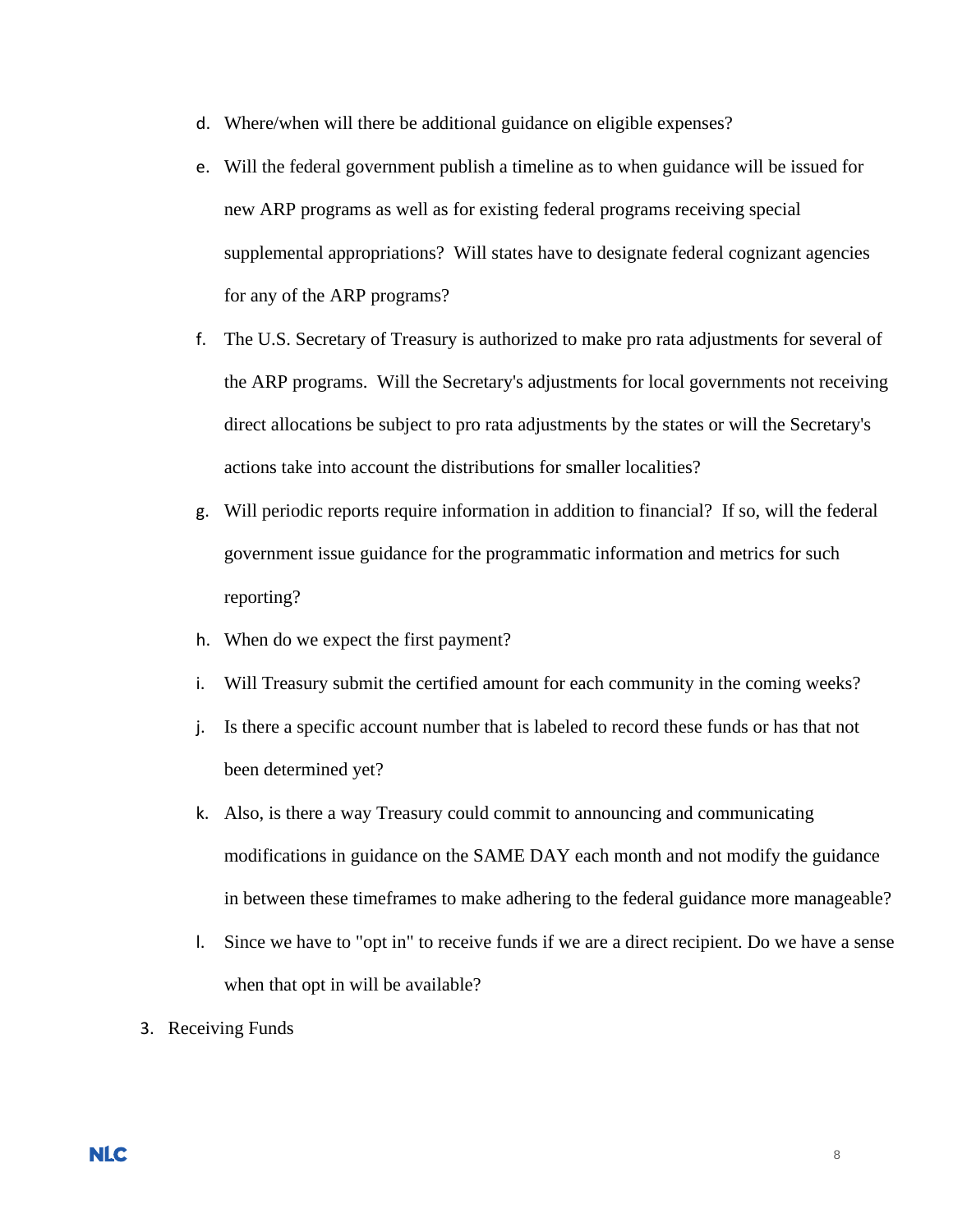- a. For metropolitan and non-entitlement communities, what are the rules and conditions to receive local relief funding? NLC recommends and encourages clarification that for municipal funds (non entitlement), that state governments do not have the authority to layer on additional restrictions beyond what Treasury includes. (Many state governments did so for Coronavirus Relief Funds beyond what Treasury included which resulted in severe delays or non-receipt of funds, and different rules by state.)
- b. What specifically qualifies for this program and what is the exact schedule to spend it by?
- c. For non-entitlement communities, does the 75% of annual budget maximum payment apply to each tranche or to the total payment. Clarify whether the 75% is per payment or in total.
- d. Regarding the 75% of budget cap on ARP payments, If ARP funds are used for a water or sewer utility project, does the 75% cap apply to the utility budget, or does the cap apply to the city's general fund, regardless of the project?
- e. Please confirm that the prohibition in the ARP Act against using ARP funds to directly or indirectly offset tax reductions or delay a new tax or tax increase does not apply to the payments made to local governments.
- f. Is there a size minimum for grants to municipalities?
- g. Our city has a population of nearly 90,000, and we have chosen to coordinate receipt of our CDBG funding through our County. We understand that we are (by population definition) a "Metropolitan City." However, we are listed on the "Other Non-Counties" list that was distributed on March 8th. Are we still able to apply directly from Treasury because of our population? Or, because we're included on the "Other Non-Counties" list, must we apply indirectly through the state?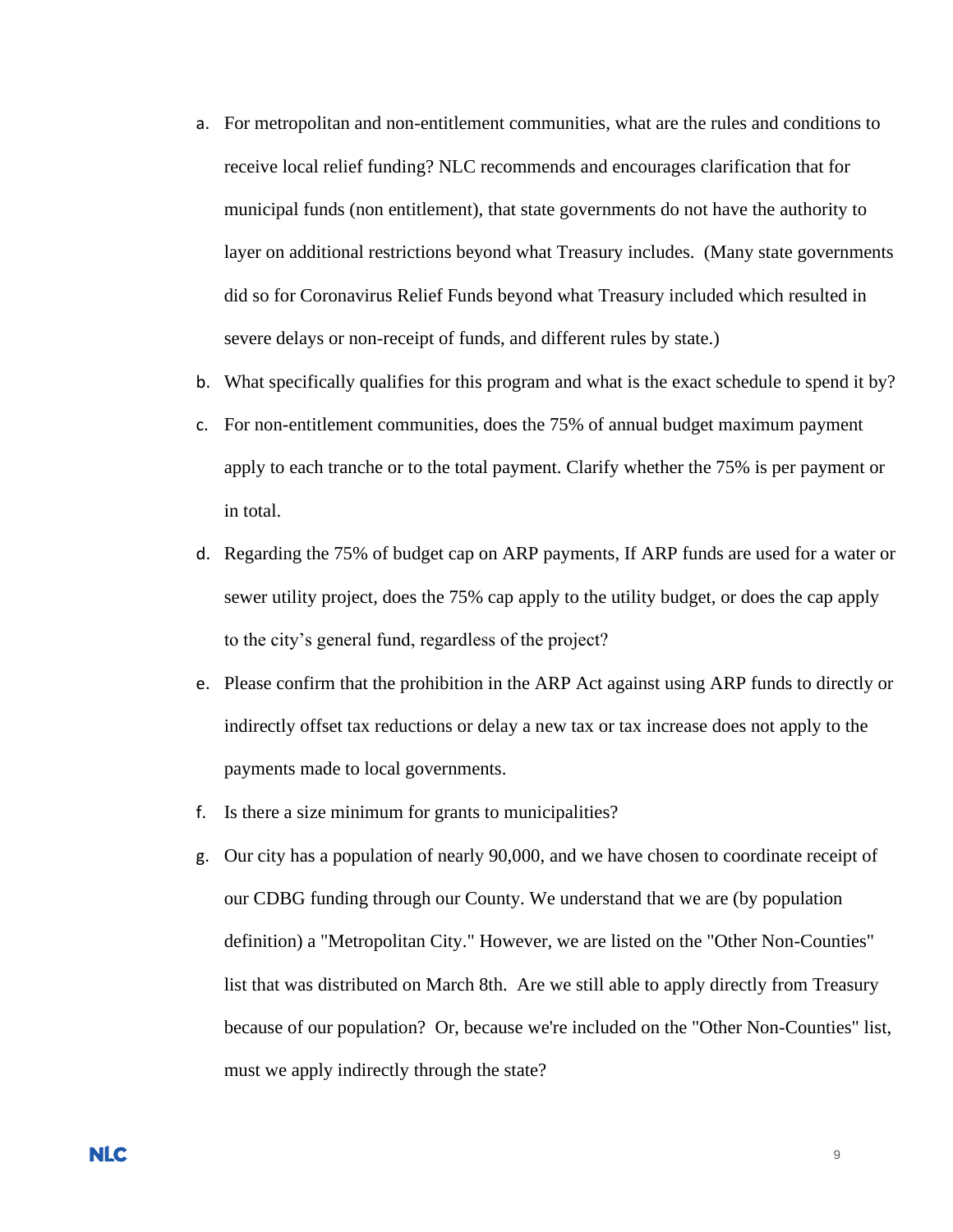- h. If these are direct payments, does that mean that when the state receives the money, they will just turn around and send the funds to the municipality without any "request" for funds?
- i. Are there forms we need to complete such as those required with the Cares Act from last year?
- j. Will the funds need to be expended first then towns seek reimbursement?
- 4. Reporting Requirements
	- a. Is there any paperwork that cities need to prepare in order to receive their funds from the Treasury Department in the case of an entitlement city or from the state in the case of a nonentitlement city?
	- b. We need some clarification about whether we need to earmark this money toward certain things and/or if we need to outline these and report back how and where we spent the money. Certainly we have faced economic hardship in our small community, job losses, and therefore revenue losses as well. We had a shortfall in the budget for FY2021 and expect it to be even more difficult to budget for FY2022 that begins on July 1. We are required to balance our budget against projected revenue, but our revenue has dropped significantly. We could use this injection of cash to do several things on our bucket list, but do we have to outline and keep track of every dollar spent and what we spent it on? If we do, is that at the state or federal level? Or both? In reading what is available to me today, this is not clear. We know how much we are to expect, we know what we can do with these funds, but it is not clear if we have to account for our actions and to whom. Am I missing something?
	- c. What are the reporting requirements?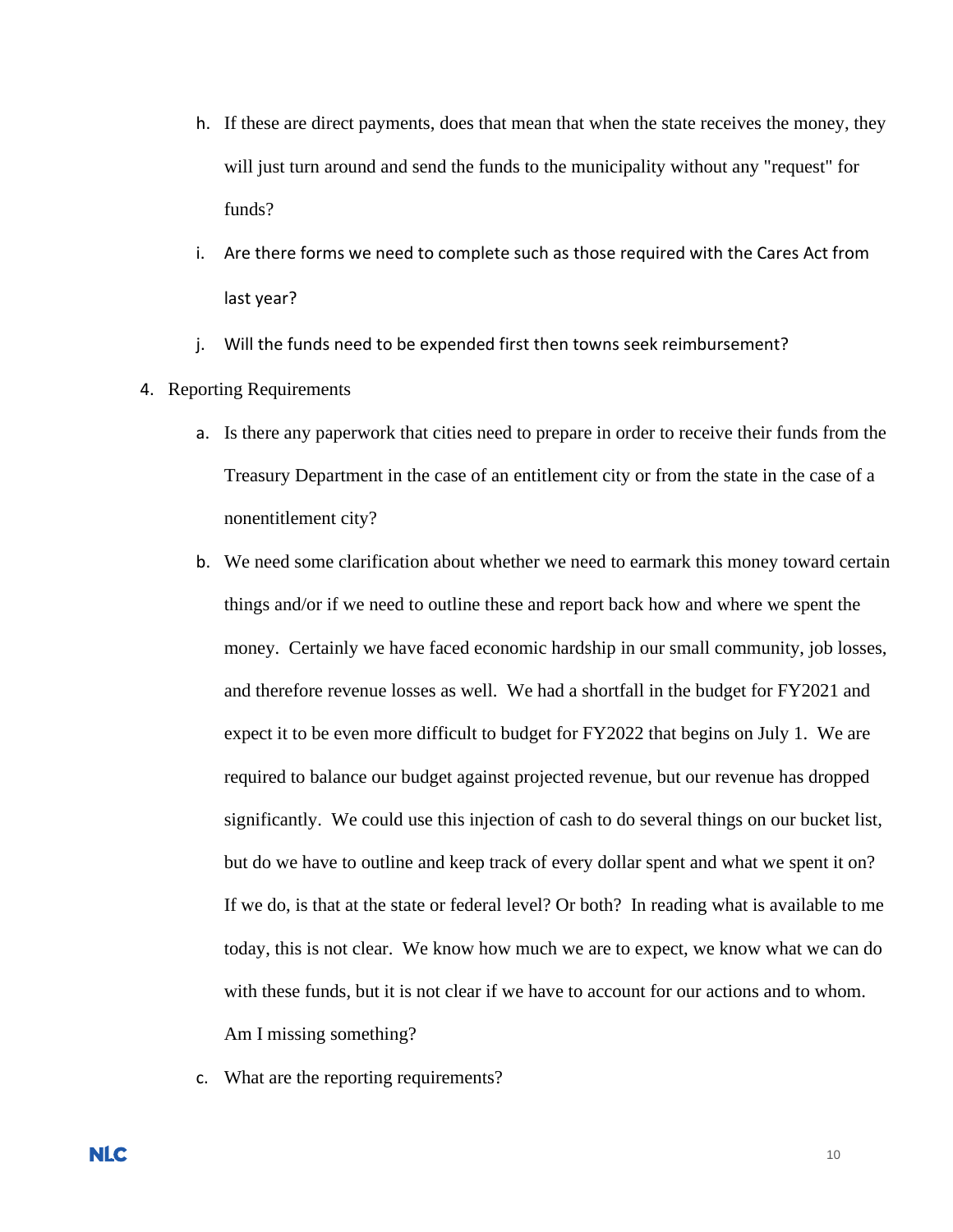- d. Fiscal years in Virginia runs from July 1 through June 30. For revenue purposes do we use FY 2019 (July 1, 2018 through June 30, 2019) as our tax collections base? The March 2020 emergency declaration fell at the end of the third quarter of FY 2020.
- e. I am hoping to get a better understanding of what kind of reporting we will need to submit for our ARP funds. Specifically if we are using this for lost revenues are all revenue type losses eligible? We have a recreation Center that was shut down most of the year, can we use these funds to cover the gap in lost revenues for this upcoming fiscal year and the amount borrowed from General Fund to cover for the current year. IF this is allowed it would also be good to know what type of reporting we would have to supple to justify the use of funds
- f. Should earned interest need to be calculated and returned after 12/31/2024?
- g. Will a municipality be able to decide how to spend its allocation of funds under the guidance to come from the Treasury Department, or will we have to seek approval from someone before we can spend funds?
- 5. Allowable Uses: Lost Revenue
	- a. Are cities only allowed to replace revenue losses based on the amount collected from previous fiscal years (as outlined in  $603(c)(C)$ ), or are cities able to use this funding to make up the entire revenue shortfall due to COVID-19?
	- b. Consider a scenario in which, for example, the COVID-19 global pandemic reduced the revenue of a city's general fund by approximately \$1 million. Although specific program services were not reduced (due to the use of reserves and/or loans), this loss of revenue reduced the amount of funding that would have otherwise been available to enhance present and future municipal services. Can ARP funds received for revenue losses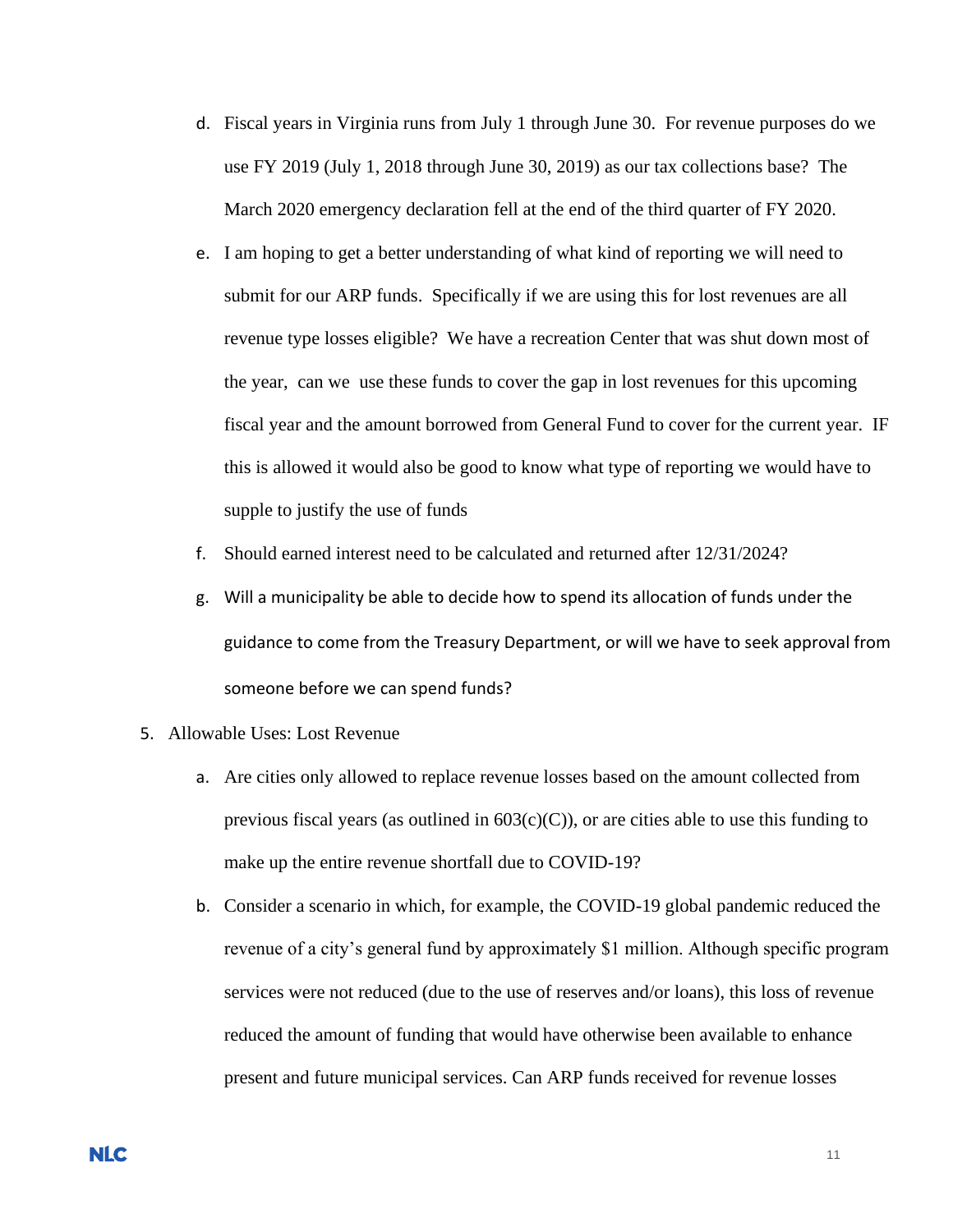pursuant to Sec. 9901-603(c)(1)(C) be used to replenish reserves/pay back loans and fund the general operating expenses of the local government (i.e., not be limited to COVIDrelated expenses)?

- c. Consider a scenario in which, for example, park and recreation revenue declined because of the cancelation of events. Is replacing the lost revenue from these events an eligible use of funds?
- d. I realize only 3 states have municipal liquor. Minnesota is one of them. My city has municipal liquor with an on-sale (bar) that has had closures and capacity restrictions. Can the money be used for lost revenue for the municipal liquor store? We have not been able to use prior COVID funds for lost revenue at the liquor store. I am also on the Minnesota Municipal Liquor Store Board, so I am not only asking for my city, but all cities in Minnesota with a municipal liquor store.
- e. We are hoping to implement a new meter system since ours is 50+ years old. There is much work to be done before the meters can be installed, such as new meter boxes, resetters, etc. I was wondering if this would be covered (as part of our infrastructure) by the monies that the town will receive as part of the American Rescue Plan? I also wonder if the meters themselves are considered part of our infrastructure and if so, would they be covered as well.
- f. Are there non-supplanting rules attached to the funds that can be used to replace lost revenue, such that the funds could only be used to restore FTEs and programs that were cut in 2020? Or can the funds be used to pay for currently budgeted expenditures that are at risk of further cuts due to ongoing shortfalls?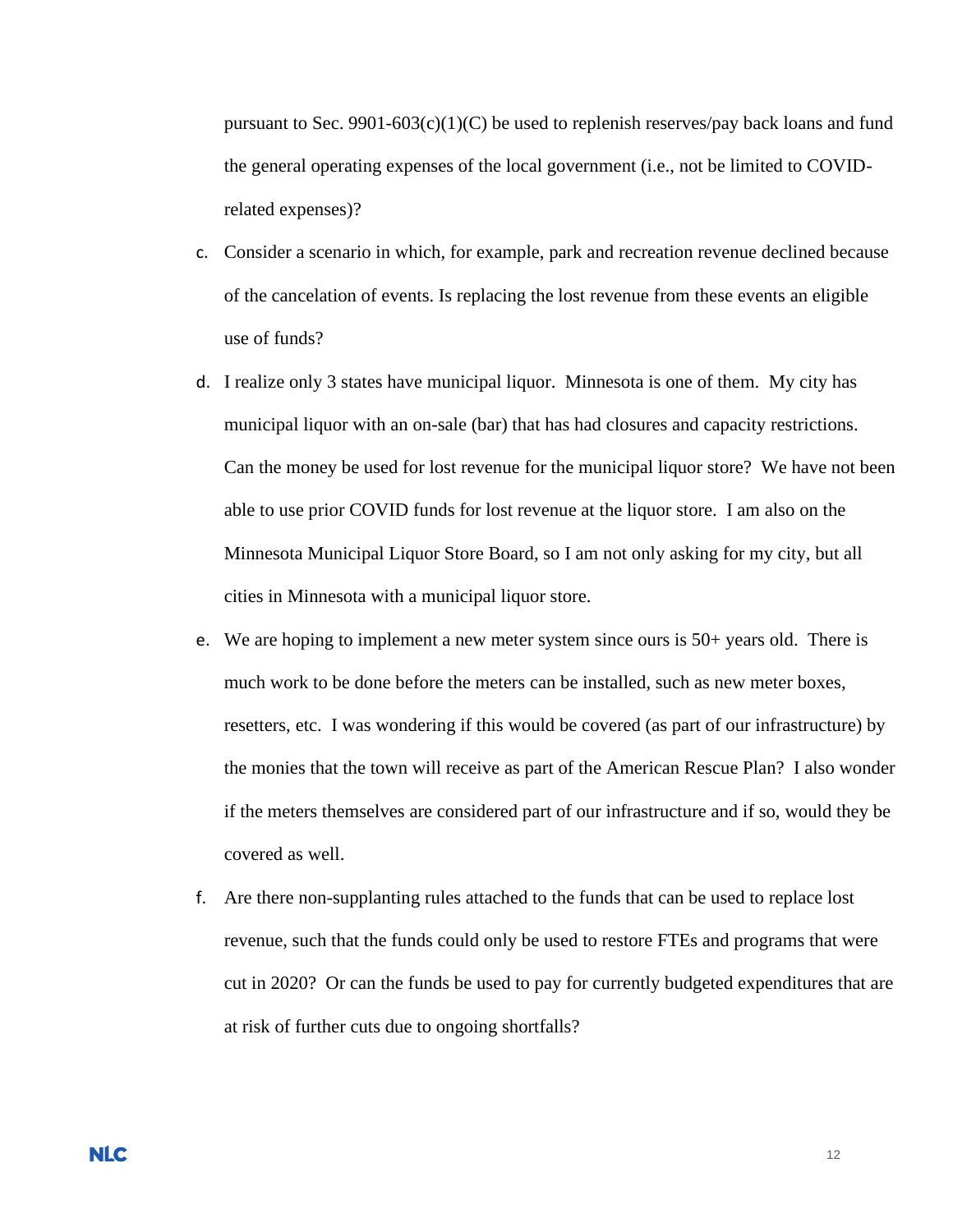- g. Our City has paid parking, which was suspended at the outset of COVID. The Third Pillar of the ARP indicates that funds may be used to offset lost revenue during COVID. But revenue from paid parking, by City Ordinance, can only be used for Roads, Sidewalks and Parking Lots. My question is, since the Fourth Pillar says that funds cannot be used for infrastructure items other than water, sewer and broadband, can we use ARP funds to offset lost revenue in our Parking Account?
- h. For a loss in revenue to a City, what period of time is applicable?
- i. Can funds be used to offset lost revenue due to interest rate reductions (can be blamed on the economy, the CARES Act and giving free money to banks so they don't need ours)?
- j. If a service continued (i.e. parking operations) and no employees were laid off, can we still use these funds as revenue replacement to replenish the fund?
- k. May a community use the second payment of ARP funds for lost revenues in 2021?
- l. If a city's sales tax revenue was fine, but their lodging tax was down, can they use that as a comparison/for a hospitality related grant program?
- m. If a city replaces lost sales or lodging taxes with ARP, would the city be able to use those funds as if they were sales or lodging tax dollars? The concern is that they don't want to replace lost revenues and then still have those funds be subject to ARP guidelines.
- n. Are cities only allowed to replace revenue losses based on the amount collected from previous fiscal years (as outlined in 603(c)(C)), or are cities able to use this funding to make up the entire revenue shortfall due to COVID-19?
- o. Is the measure of revenue loss a bottom line number or targeted to impact revenue groups? We've had to curtail capital improvements and redirect those revenues to sustain operations, thus the appearance of less revenue loss than actual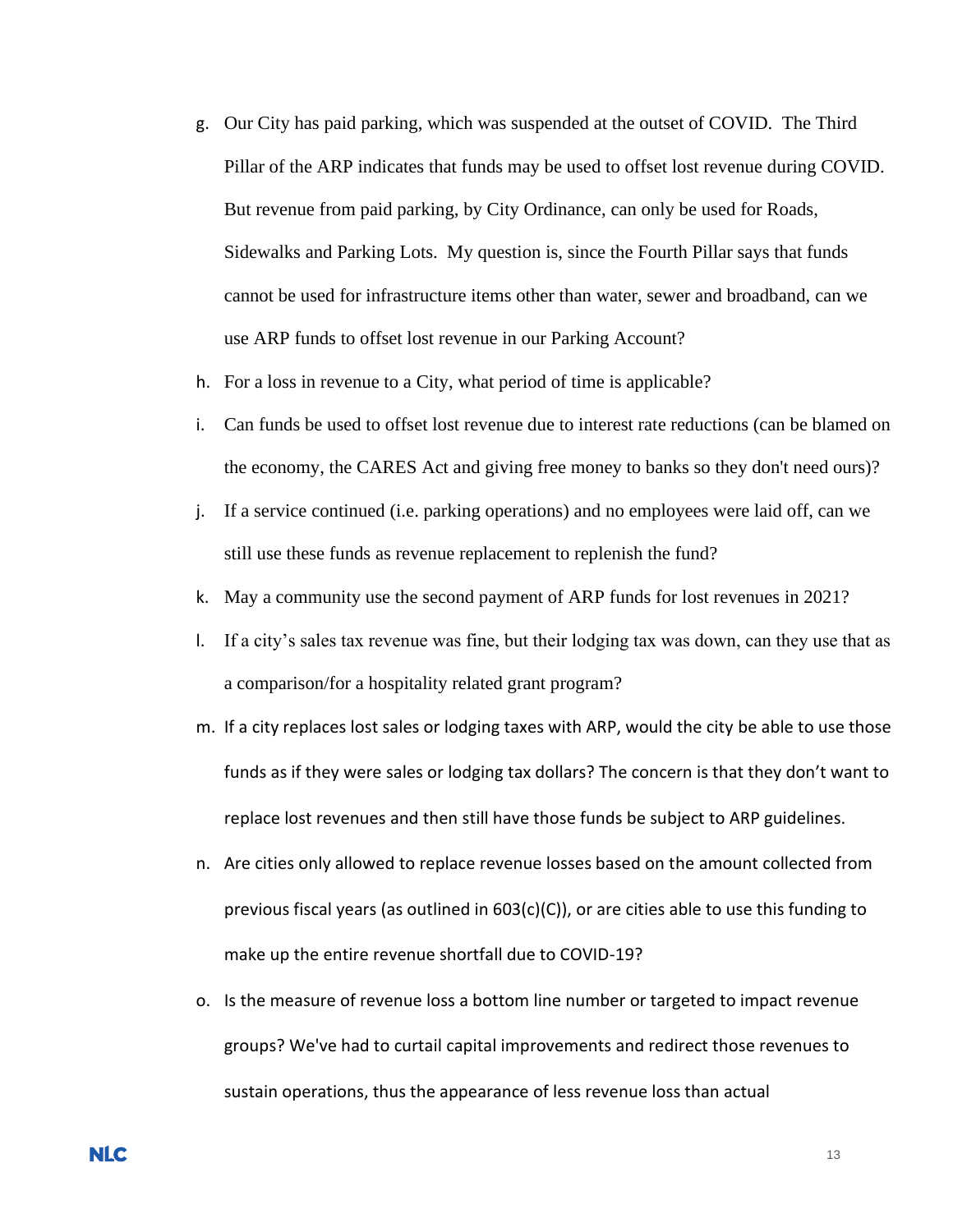- p. Is trend analysis permitted to identify future revenue losses?
- q. Considering there are no tracing requirements, what methodology or reporting standards does Treasury either require or recommend in determining reduction in revenue due to COVID-19?
- 6. Allowable Uses: Employment
	- a. Can budgeted administrative staff time incurred to respond to COVID-19 impacts since March 1, 2020, which did not qualify for CARES Act reimbursement because the time did not meet the explicit "substantially different use" criteria of the CARES Act, be recovered under Sec. 9901-603(c)(1)(A)? Can this time be estimated or must it be explicitly broken out on the original timesheet for the pay periods in question?
	- b. Understanding that pension funds are not eligible, but, is OPEB (retiree health care) eligible for ARPA funds?
	- c. Is backpay for essential employees allowed with ARP funds?
	- d. Can communities use ARP funds to pay for hiring staff to administer programs and help with accounting and reporting relating to ARP?
	- e. does the restriction on deposits into pension funds apply to normal payroll contribution associated with positions, for example positions that are added back with this funding? Or, just lump sum payments to pension funds?
	- f. can premium pay for emergency workers be agreed to (unionized labor) and made retroactive if was not previously provided under the CBA
	- g. Under CRF funds, we received guidance that police officers were considered to be "substantially dedicated" to the COVID pandemic, effectively allowing Cities to subsidize existing police salaries. If the new funds are no more restrictive than CRF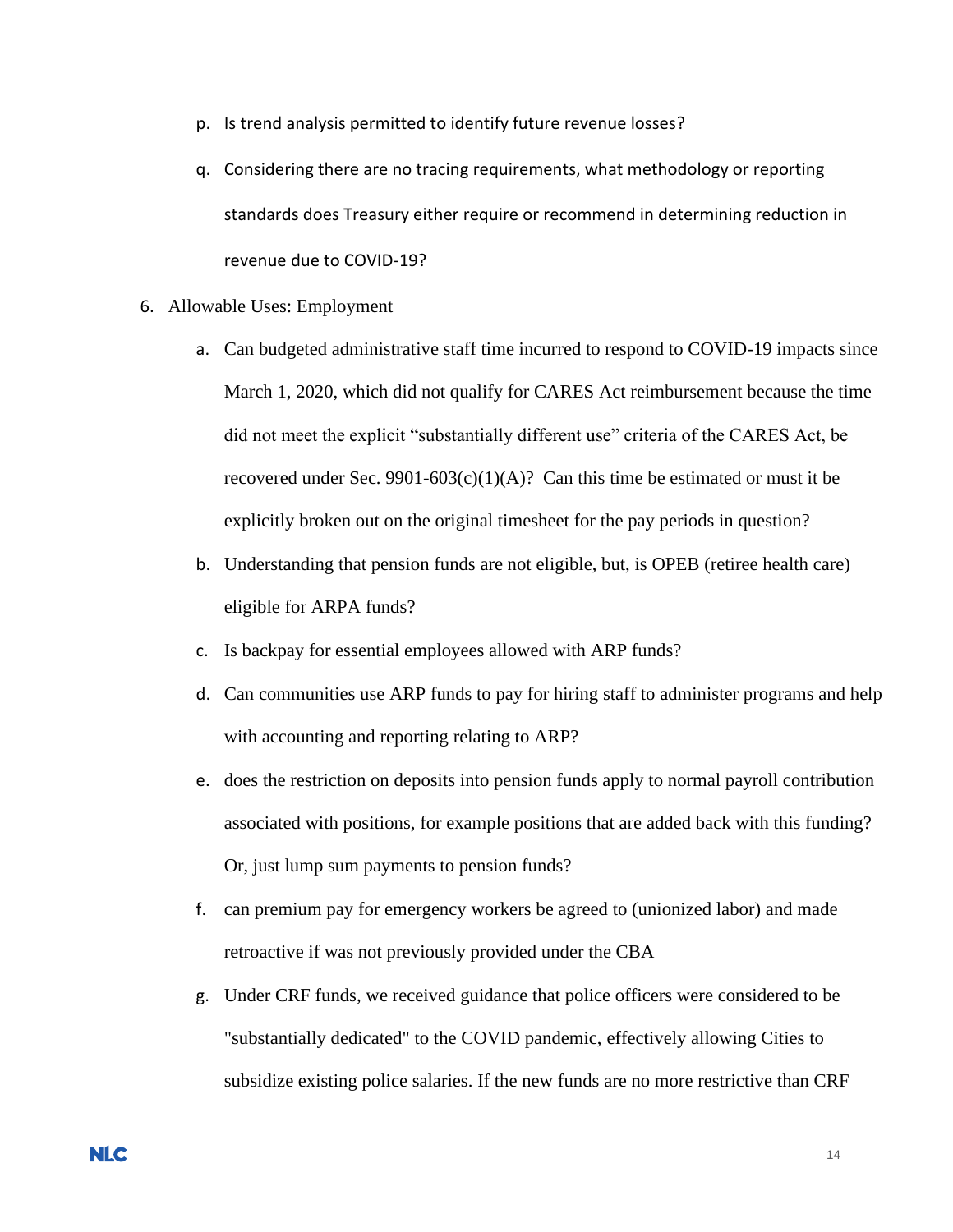funds, do you expect that we will be able to subsidize our police salaries with ARP funds?

- h. Can a city use the funds to pay off our Pension Bond?
- i. Can cities fund positions and programs this year that they cut last year due to budget constraints caused by COVID? For example, one city cut seasonal public works and parks employees last year and did not budget for them this year. If possible, they would like to use ARP funds to hire those positions for this upcoming summer. The question is whether they would be able to replace the lost revenues from 2020 in order to hire workers in 2021.
- j. Is there guidance on the hazard pay provisions or is that up to the states?
- 7. Allowable Uses: Infrastructure and Projects
	- a. Are cities only allowed to replace revenue losses based on the amount collected from previous fiscal years (as outlined in  $603(c)(C)$ ), or are cities able to use this funding to make up the entire revenue shortfall due to COVID-19?
	- b. Is stormwater an eligible use under the definition of "water, sewer, or broadband infrastructure" language?
	- c. When a city receives money from the Treasury or through the state as a pass-through and they want to use the money for infrastructure, do they need to follow all of the federal requirements that usually accompany federal money? For example, a NEPA review?
	- d. Can ARP funding provided under Sec. 9901-603(c)(1)(D) be used to pay for water quality infrastructure improvements that are designed to capture and treat stormwater runoff in order to prevent polluted water from entering a creek that feeds an underground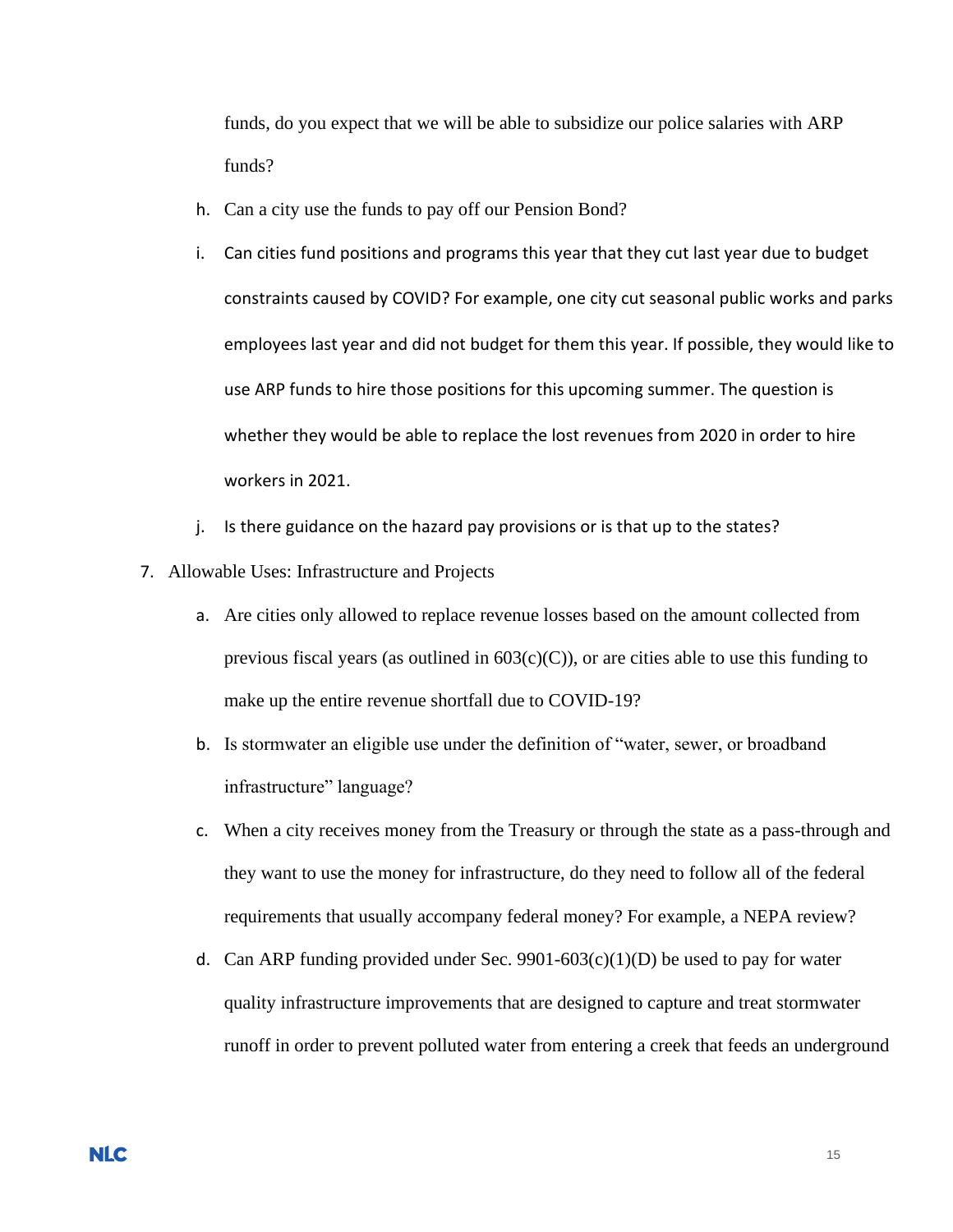aquifer? This aquifer is a major source of the water that is delivered to the city's water service customers.

- e. Can ARP funding provided under Sec. 9901-603(c)(1)(D) be used to pay for water quality infrastructure improvements that are designed to capture and treat stormwater runoff in order to prevent polluted water from entering a creek that feeds an underground aquifer? This aquifer is a major source of the water that is delivered to the city's water service customers.
- f. Can the funds provided to replace lost revenue be used for capital improvement projects that were deferred due to COVID-19 revenue losses?
- g. Can funds granted to cities be used for road reconstruction/repairs. Can these funds be used for drainage projects?
- h. Do we know if water projects have to wait until funds are provided or can we start before?
- i. If you are completing a water/sewer project paid with ARP funding, can a portion or all that project cost be assessed back to the adjoining property owner?
- j. If replacing sewer/water mains using ARP funding can the associated road reconstruction or restoration be paid with ARP funding also?
- k. May communities use ARP funding to replace privately owned lead water service pipes running from the publicly owned water main to a house or commercial building?
- l. Supplanting is the use of federal funds to replace already designated funds. If we have a project that was already accounted for with municipal funds and is now eligible for ARP funds can we use the new federal funding? In other words, there should be an allowance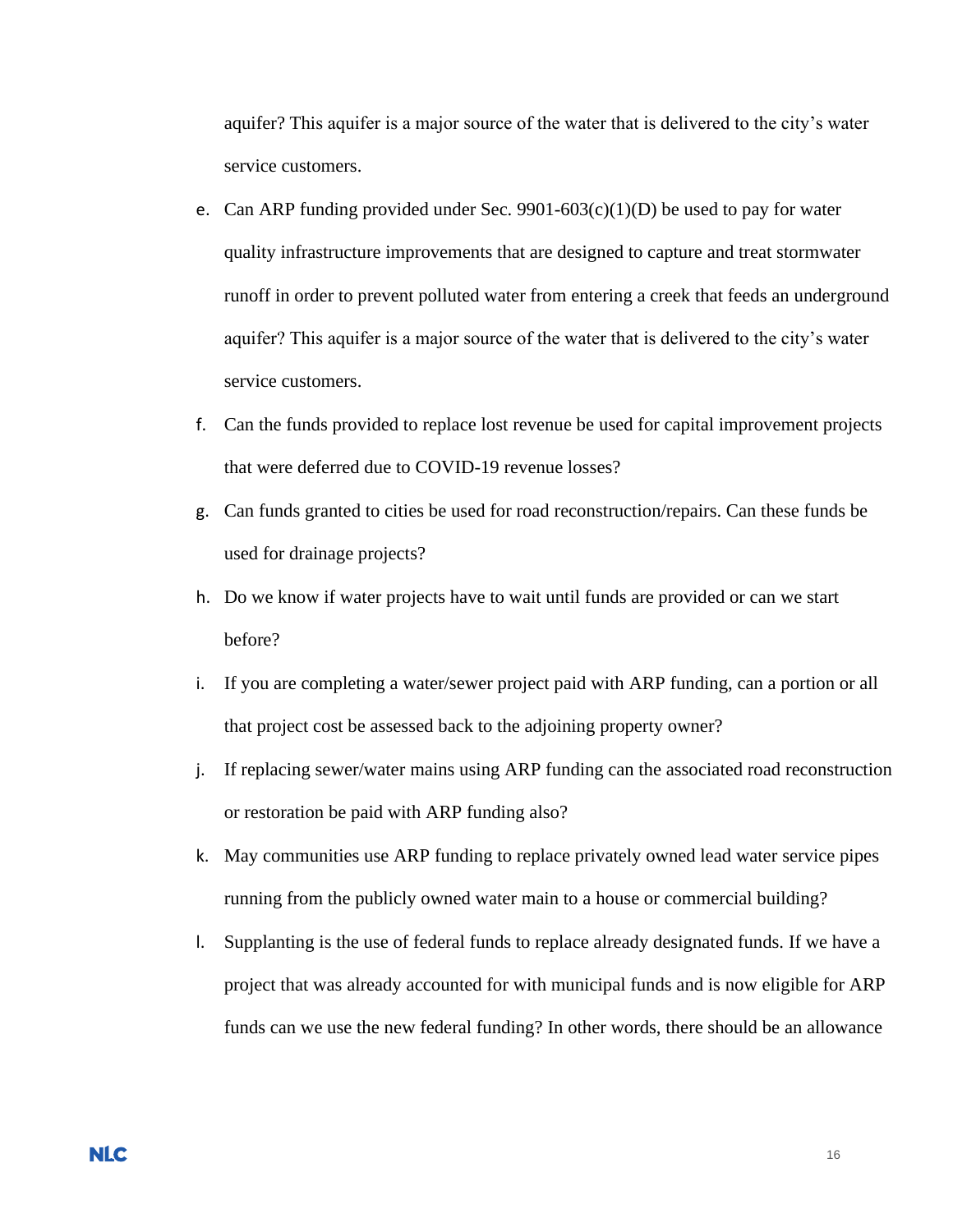for supplantation with this funding (which is ordinarily not the case with other federal funding).

- m. On Infrastructure projects, do they need to be completed by 2024 or can they be work in progress?
- n. Is there any indication that funds will be eligible for other Capital Projects outside of water, sewer, and broadband, such as a City Facility, Public Works Building, or Fire Station?
- o. May a community use ARP funds to pay for a required water tower painting project and an upgrade to the water utility's water control system software?
- p. May a community use ARP funds to pay for a city hall building expansion to provide social distancing for elections and public meetings?
- q. Can a city use S/L funds to purchase a public housing development to provide affordable housing for local aviation workers?
- 8. Allowable Uses: Miscellaneous
	- a. Is debt an eligible expense? Can the ARP funds be used to pay off debt incurred by a city?
	- b. Are there any restrictions by immigration status for use of local aid for assistance programs for individuals?
	- c. Can the ARP funds be used as a match for other federally funded programs?
	- d. Can these funds be invested in the meantime while the local unit is determining what to spend the funds on?
		- i. Are there any restrictions related to investing?
		- ii. Are there any yield restrictions on investing ARP funds?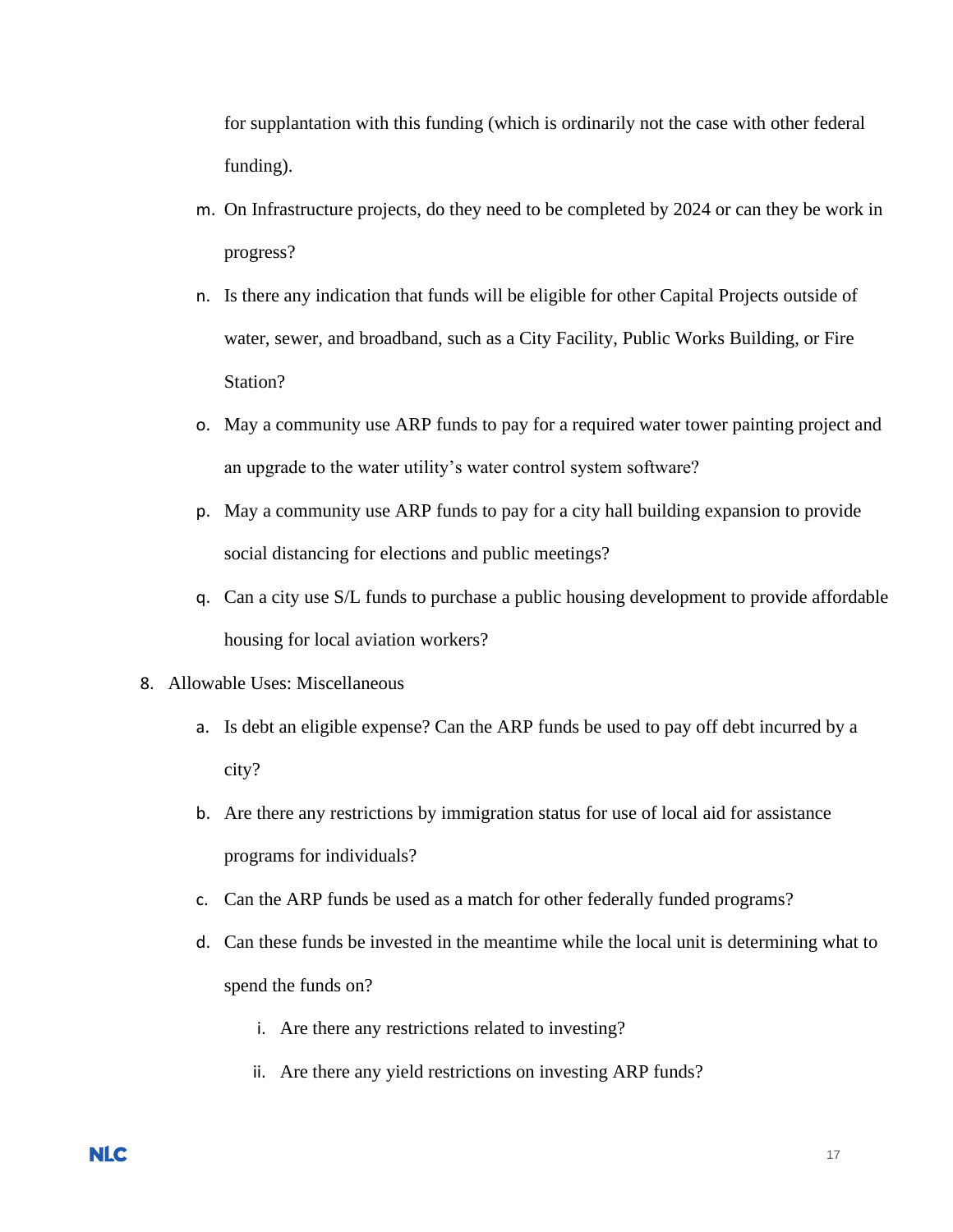- e. Can you use those funds for your portion of a 50/50 matching grant that you have received for 2022 for example?
- f. Can ARP funds be placed in an interest-bearing account?
- g. Can funds be used to fund emergency services that are not a separate district? For example, municipal ambulance, fire or police?
- h. Can ARP funds be used to purchase fire and rescue equipment (e.g. a fire truck and/or other fire equipment and apparatus)?
- i. Any restrictions on budgeted vs. unbudgeted programs such as with CARES Act?
- j. Are entities city and counties create together, such a landfills entitled to any of these funds?
- k. We gave financial relief to our utility customers from the recent ice storm. Can we use these funds to repay the city for the absorption amount that we gave our residents?
- l. we are a community that relies on tourism. Our operating revenue was reduced by 3/4 last fiscal year. Did I understand that these funds cannot supplement operating funds?
- m. Would expenditures incurred that were deemed ineligible in CARES Act, encumbered as such, but are now eligible under this program be considered able to be covered by ARP?
- n. May ARP funds be used by a community to establish a special-purpose economic development revolving loan fund?
- o. May a municipality use ARP funds to provide property tax refunds to municipal property tax payers?
- p. May a municipality retain some ARP dollars to cover administrative costs associated with distributing the dollars to local businesses and non-profits affected by the pandemic?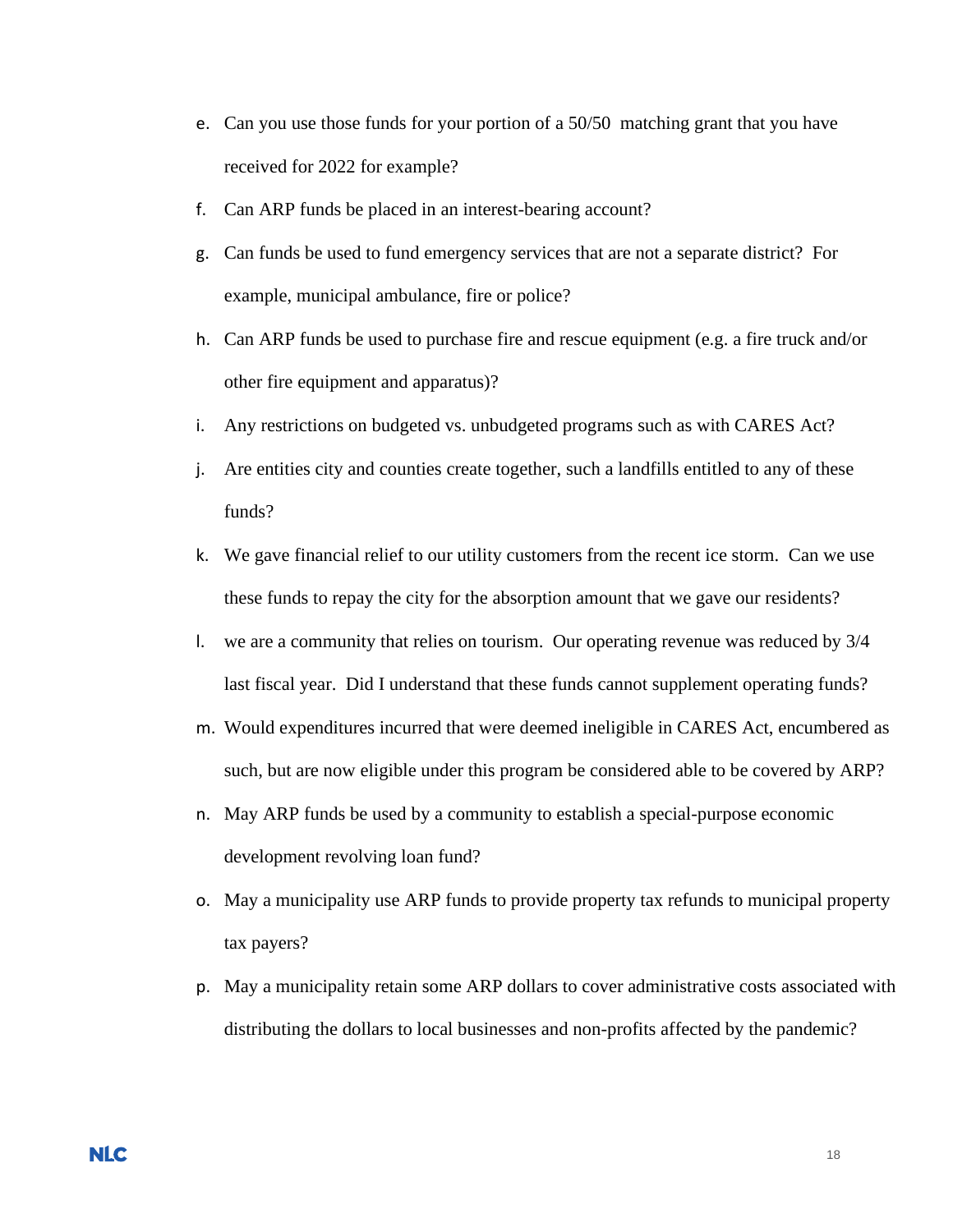- q. Can a city still give out a grant to a business even though they might have received a PPP loan, Shuttered Venue Operators or Restaurant Fund grant?
- r. Can money be put into reserves to make up for not putting as much into reserves in the past budget year due to pandemic?
- s. The City and our region has experienced tremendous housing challenges over the past 3-5 years, and current Covid-19 pandemic has made matters even more urgent for lowto-moderate income households. Could the ARP funds be used for: (1) Conduct a comprehensive housing study to understand conditions, identify challenges and recommendations; (2) Revolving loan funds for home owners and property owners to update old housing stock, address code deficiencies, and improve efficiency?
- t. With assistance to local businesses, would recapitalization of our Revolving Loan Fund to businesses be allowed?
- u. Can the funds be used for the purchase of automobiles or services vehicles?
- v. What does it mean "respond to the public health emergency", can we upgrade HVAC to improve building ventilation, etc?
- w. Considering there are no tracing requirements, does Treasury consider the permitted use of COVID-19 relief funding to be fungible?
- x. Are there any limitations to which government services can benefit from the receipt of COVID-relief funding? (I.e., "for the provision of government services")
- y. Can COVID-relief funding be used to offset legal obligations originating prior to/during COVID?
- 9. Transferring Funds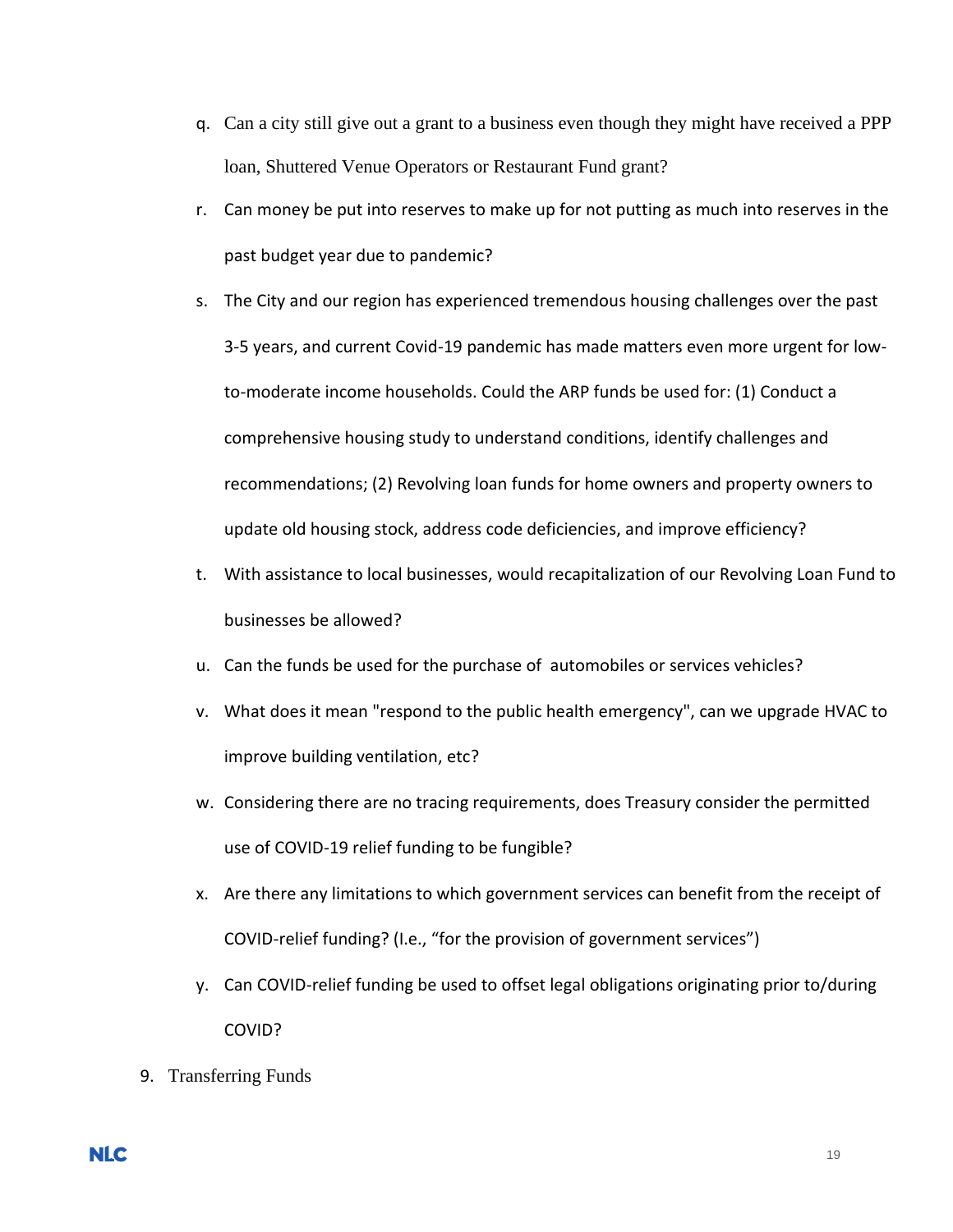- a. Consider a scenario in which, for example, the number of delinquent accounts receivable in the city water utilities have increased and there is substantial doubt that the funds will be able to be collected. May we use ARP funding provided under either Sec. 9901-  $603(c)(1)(A)$  or  $9901-603(c)(1)(C)$  to reimburse the water utilities for these delinquent accounts?
- b. The ARP Sec.9001-603 (c)(3) allows a local government to transfer the money to a special purpose unit of local government? Can you provide examples of eligible special purpose units of local government?
- c. Can this money be used to help residents offset higher utility bills due to the increased energy rates due to the recent ice storm?
- d. More than several Virginia towns have less than 3,500 inhabitants. Towns of this size or less are not required to audit their financials although they are required to have a budget. If they chose to do so, can these towns transfer their allocations of ARP funding to their counties if an agreement is reached?
- e. Can funds be transferred to libraries?
- f. How can cities partner with non-profits? Can funding be used to support programs, projects, or initiatives...as long as it shows a direct community benefit, correct?
- g. Will communities be able to pool their \$\$ and collaborate on projects?
- h. Would it be possible for a community to grant ARP funds to a local community foundation and allow the earnings from the principle to be used to fund projects in the future. It is assumed that these projects would have been for eligible ARP purposes. Would this meet with the intent of the 12/31/2024 deadline?